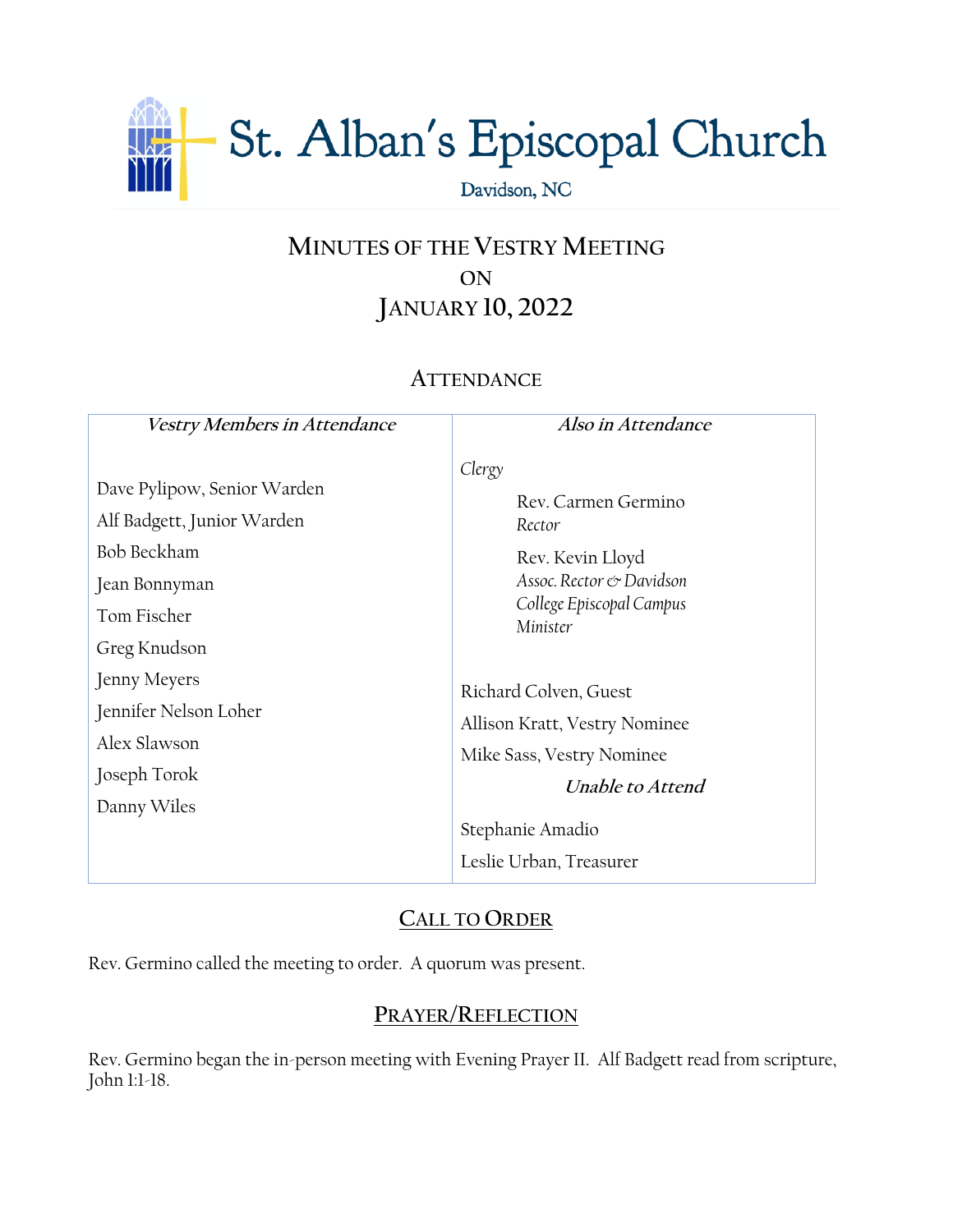

Rev. Germino noted that, John "unfolds" the mystery of the incarnation, analogous to a love letter made to be opened and enjoyed, then carefully stowed in order to later reopen and re-examine. The message was presented in the Christmas season and it is revisited in Epiphany as we reflect on what it means to have a Savior with us.

Alex Slawson read the goals of the Vestry:

As the vestry of St. Alban's, we…

…pray for each other and our church

…participate fully

…commit to being a learning community

- …welcome a variety of opinions
- …notice and share the joy of this community
- …are open to change and the work of the Holy Spirit
- …do business to further our purpose (mission and ministry)
- …are in an ongoing state of discernment
- …take faithful risks when appropriate
- …collaborate to avoid ministry silos and empower the
- various ministries we support
- …communicate thoroughly

…support our church staff and clergy

…gather informally to strengthen our relationships

As we do these, we will serve as role models of faith and service.

### **INFORMATION**

 $\pm$  January 22, 2022 at 11:00 A.M. is the tentative date and time for Valerie Colbert to be ordained as a deacon, here at St. Alban's. However it is likely to be postponed due to Covid protocols.

The Annual Parish Meeting will be held Sunday, January 30, 2022.

## **DISCUSSION**

#### **MINUTES**

The minutes of the December 13, 2021 meeting of the vestry were submitted for review and were approved, as amended, by unanimous consent. Tom Fischer motioned to approve the minutes. Seconded by Jenny Myers.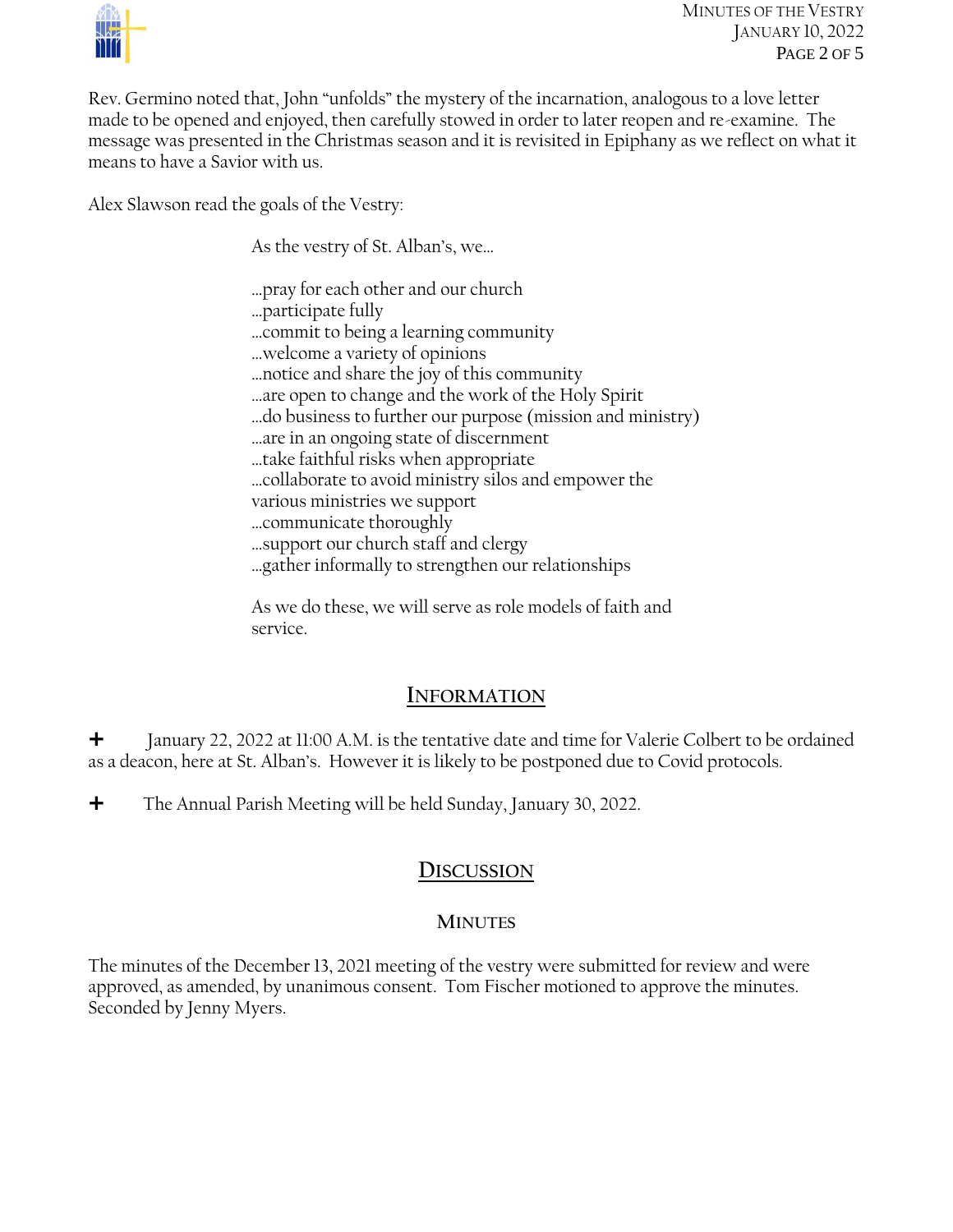

MINUTES OF THE VESTRY JANUARY 10, 2022 PAGE 3 OF 5

#### **TREASURER'S REPORT**

 Danny Wiles, on behalf of Leslie Urban, mentioned that St. Alban's has done very well this past month and for the overall year. The most positive item is non-pledge offerings. St. Alban's financial position remains very strong.

#### **FINANCE COMMITTEE UPDATE**

**+** Danny Wiles explained that the 2022 budget has been adjusted to reflect more favorable pledge offerings.

 $\blacklozenge$  A more accurate version will be provided at the end of January 2022.

#### **EXECUTIVE SESSION**

#### **Motion #1 by Dave Pylipow**

**The vestry approves proceeding with a general fundraising campaign to raise a minimum of \$1,200,000 net of expenses using an external consultant to be selected, and also approve further exploration of design and architectural consultants by the Parish Hall Committee.**

#### **Seconded by Alf Badgett**

#### **Motion #1: Unanimously passed.**

### **CLERGY UPDATES**

#### Updates from Rev. Germino

 $\bigstar$  Rev. Germino provided a synopsis of the Christmas services, noting that approximately 200 people attended a quite popular outdoor service, and approximately 250 attendees were distributed across the remainder of indoor services.

 While encouraged to limit in-person, indoor worship, numerous parishes safely continue in=person services. St. Alban's clergy is in weekly consultation with the bishops regarding safety measures.

 $\bigstar$  The 8:00 A.M. in-person worship will continue, because of attendance trends and because this service does not feature a choir and singing.

 $\bigstar$  Although St. Alban's will continue to stream services, we do not intend to have an extensive period of online-only worship. Starting January 23, in=person services will become available. We will continue to make wise and faithful decisions, regarding service offerings.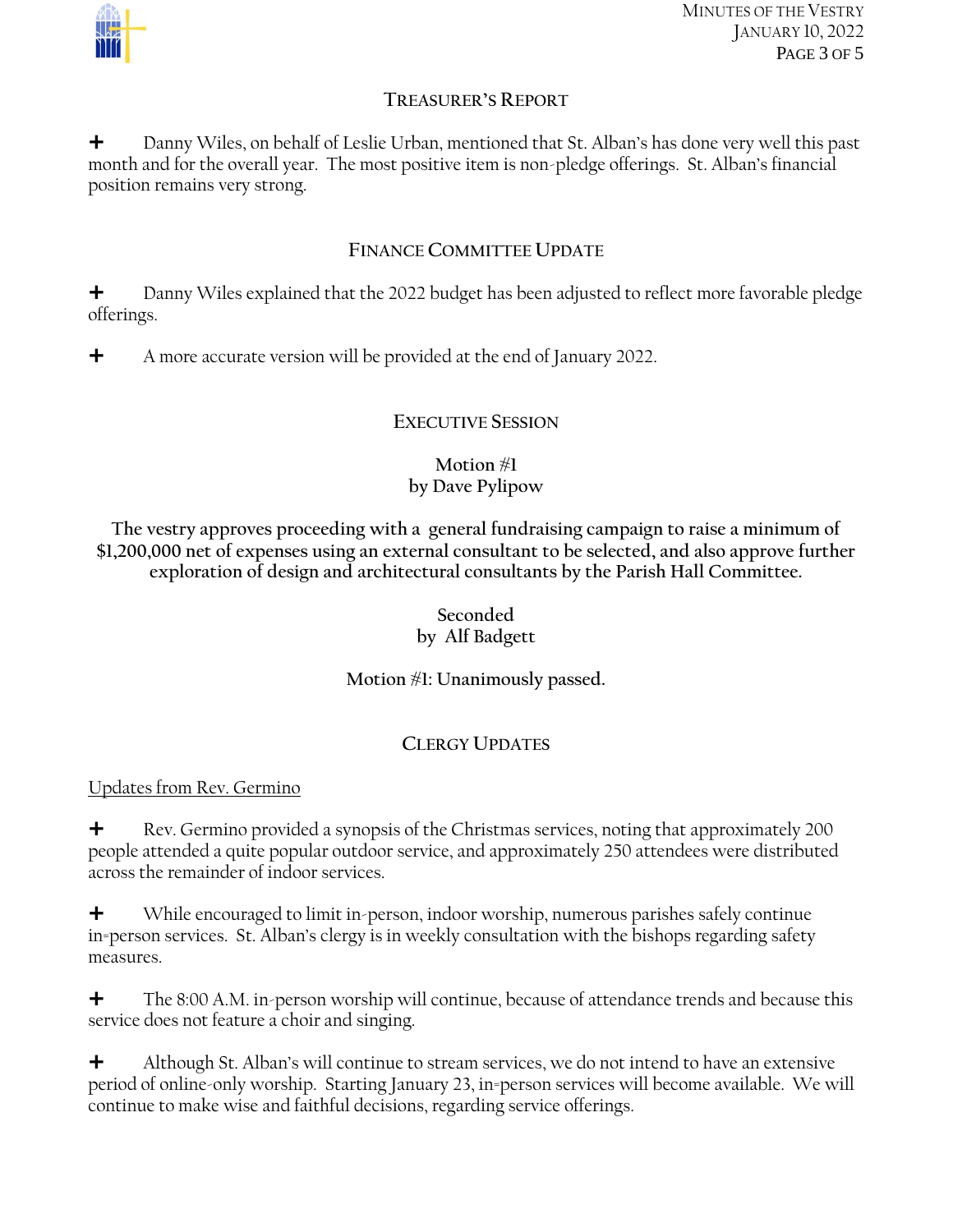

#### Updates from Rev. Lloyd

 $\bigstar$  Rev. Lloyd noted that both the Christmas Eve and Christmas Day services were incredibly special, this year. It left all participants energized to be together celebrating Christmas.

**+** Davidson College delayed the start of the semester to assess the Omicron surge. Classes which were scheduled to begin on January20<sup>th</sup> are rescheduled to start virtually on the 24<sup>th</sup> and become inperson on the 31st .

 $\bigstar$  Students begin arriving on the January 28<sup>th</sup>. On January 31<sup>st</sup> there will be on-campus service, ecumenical bible study.

 $\bigstar$  If any parishioners have an interest in providing a meal to Davidson College students, please encourage them to sign-up for planning.

**+** Rev. Lloyd continues to offer morning prayer on Zoom, Mondays and Wednesdays at 9:00 A.M. Tuesday afternoon's Centering Prayer is offered at 4:30 P.M. Links are available on the St. Alban's website.

#### **WARDEN UPDATES**

#### Updates from Dave Pylipow

 Congratulations to Rev. Germino, Rev. Lloyd, John and the Choir, and all others who's efforts led to a well-done, uplifting Carmen, Kevin, John Bailey and the choir, and others. The services were incredibly well-done, very uplifting. This week, Matt Presson did an incredible job with the music, as well.

 $\bigtriangleup$  Please check the vestryperson of the day (VPoD) sign-up lists for services and volunteer where possible.

#### Updates from Alf Badgett

 $\div$  Our outdoor tent is damaged and needs a new bracket.

 $\bigtriangleup$  Our water heater permit application was denied because the inspector claims it serves a commercial kitchen. Alf Badgett is engaged in discussion with the permitting agency regarding the disposition and next steps.

### **LIAISON UPDATES**

 The Outreach Committee decided not to have a blanket drive this season. However, there does seem to be interest in having a bowl-themed activity in the near future which Allison Kratt will be assisting to plan.

 $\bigstar$  Jean Bonnyman said that the youth met Wednesday night with encouragement for Courtney Fawcett. The youth had a good year, grateful for new people and renewed enthusiasm, and seeks to continue this momentum. w people and enthusiasm.